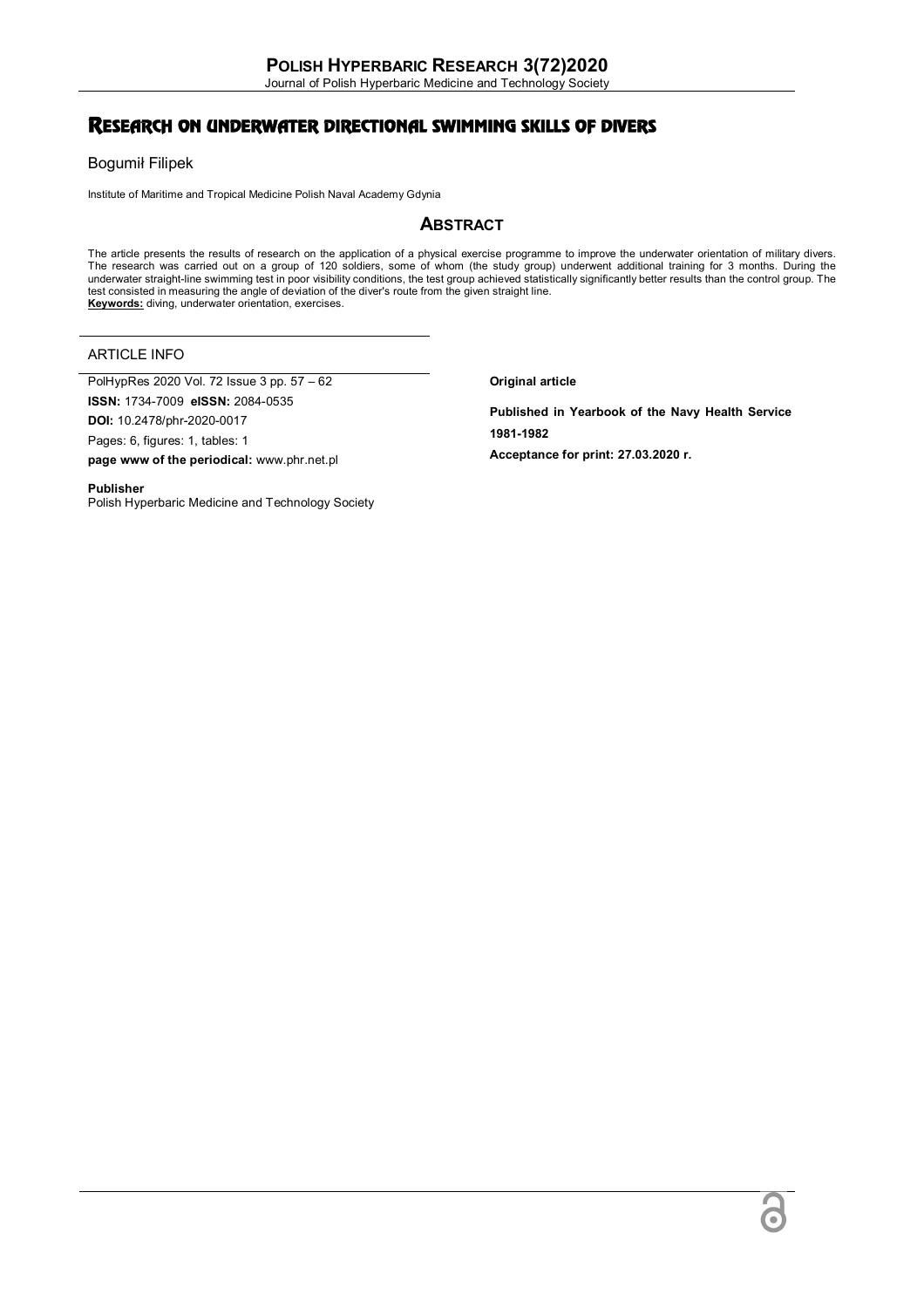## **INTRODUCTION**

Correct spatial orientation underwater is important both for the diver and his or her safety and for their ability to perform a combat task. This is shown by the experience of the diver's combat operations during World War II [5,15].

In order to achieve the goal stealthily, the diver has to swim in conditions of limited visibility hundreds or even thousands of metres under water. Orientation is facilitated by a precise depth gauge, compass and a map of the shape of the body of water and possible obstacles. The diver may rely on a depth gauge, while the sketch map may be inaccurate and the compass unreliable [12].

The spatial orientation of a human being is based on the alignment of a complex set of factors determining his or her movement-positioning construct [4,6,7,9,13], which in the case of underwater swimming is disturbed by weightlessness, as well as, to a lesser extent, visibility conditions and density of the ambient environment. The sense of direction is the result of all these factors. However, this skill is individually differentiated, and at the same time it can be developed through appropriate training [1,2,3,4].

The spatial orientation of a human being on land is achieved by a construct, applied and improved throughout one' s life. A completely different situation is experienced by a person in a state of weightlessness and during their stay under water. While moving under water, a diver first of all changes the position of the body from vertical to horizontal, thus confusing his or her normal construct of spatial awareness. They can make use of the organ of sight, but to a very limited extent [14], especially in our latitudes or at night. The kinaesthetic sensations change underwater, as by balancing the diver's body weight he or she obtains a simulated state of weightlessness, allowing him or her to float freely at a certain depth. These factors, together with the specifics of the underwater environment, make it difficult for the diver to maintain the chosen direction of movement.

Bearing in mind the importance of proper directional swimming by divers in the army for the performance of combat tasks, there are few and fragmented reports of this in the literature. [8,12,16].

Therefore, research has been undertaken in order to obtain our own experience in this field, which could form the basis for optimising the model of diver training.

## **MATERIAL AND METHODS**

The research involved 120 scuba-diving soldiers. The age of the respondents ranged from 19-23 years. All the soldiers were qualified to this specialty by the Military Maritime Medical Commission and they met the health requirements for candidates for military scuba divers. Naturally, all the subjects were able to swim. They were divided into 2 groups:

- I experimental consisting of 80 scuba divers, with whom during the 3-month programme an additional proprietary programme of physical exercises was carried out;
- II control consisting of 40 divers, who underwent only a 3-month training programme. They were excluded from the specialist physical exercise programme.

The proprietary physical exercise programme was aimed at improving the activities of the scuba divers' balance system, motor coordination during the performance of specific activities, and most of all, the development of spatial imagination under the conditions of a load on the balance system. These exercises, systematically carried out during daily and physical education activities, developed a new, dynamic spatialmotor construct in the divers, allowing them to find their direction more effectively, even when the body position has changed.

After a 3-month programme-training period (group II), a test of underwater directional swimming was carried out with divers from both groups.

Directional swimming under water took place in an isolated sea area of 130x130 m and an average depth of 3 m [11].

The water temperature during the test was 10 - 18 °C. Sea state during the test was between 0 - 1 on the Beaufort scale. Smooth, sandy bottom, steep banks, formed by piers and wooden poles. Visibility in the water during the test was between 0.5 and 2.5 m, depending on water transparency [11]. The diver's field of vision was limited by the diving mask. The test was performed on a cloudy day, without sunlight. The diver was equipped with typical lightweight equipment, a depth gauge and a colour float on the line. The equipment did not include a compass. Prior to descending under water, an examination was carried out for diseases and diving injuries (mainly of the ears), and the diver checked the patency of their otosalpinx by performing the Valsalva manoeuvre.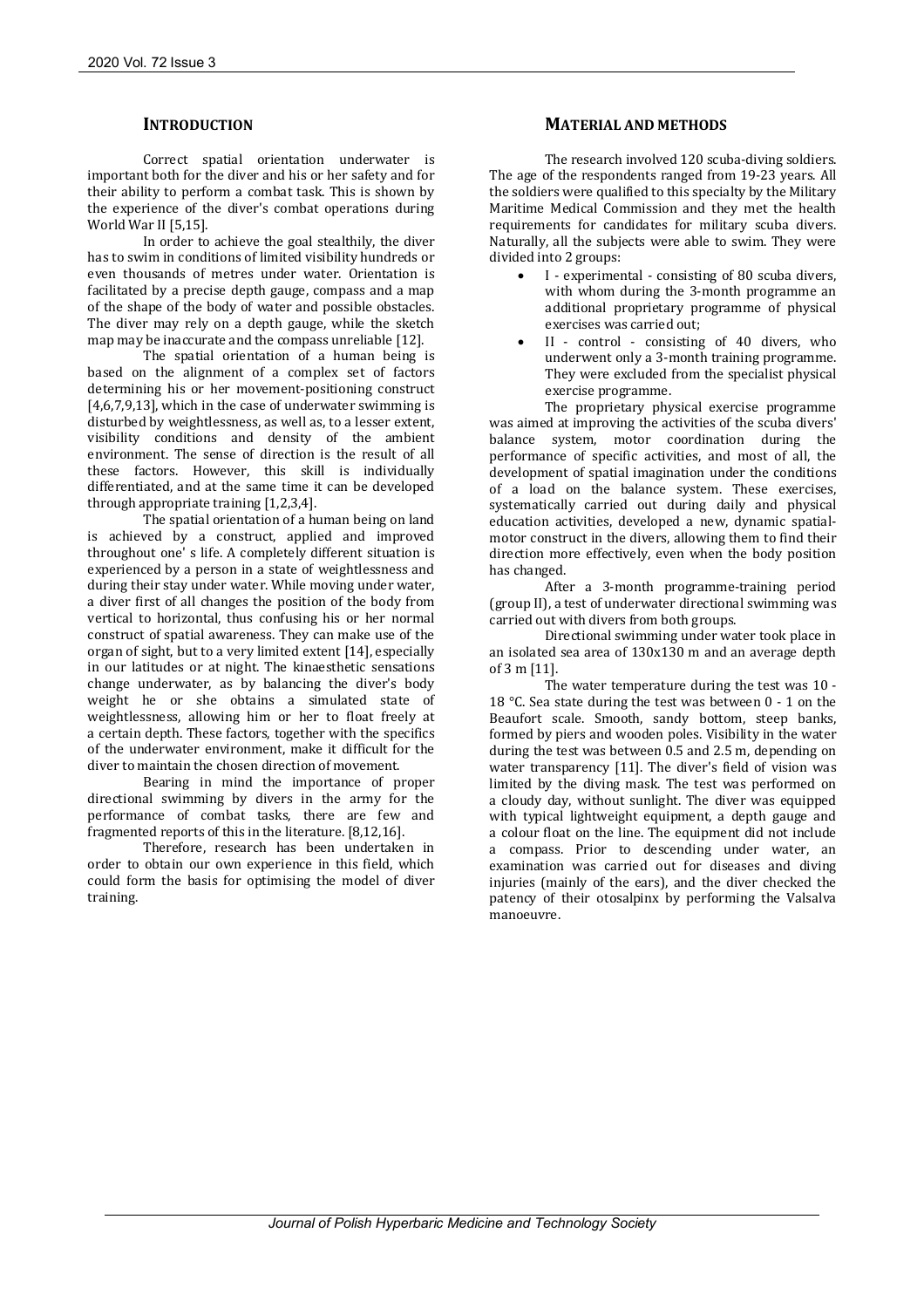

Fig. 1 Body of water for directional swimming tests by divers: A – starting point, B – destination point.

The diver's task was to swim from point A to the opposite point B (Figure 1). The distance from point A to point B was 100 m, the recommended depth was 2 m. The diver, after entering the water and performing a controlled immersion, raised their head above the surface of the water and at point A assessed the visual direction to point B, then submerged, descended to a depth of 2 m and at this depth swam in the previously chosen direction, i.e. to point B. The diver's path was marked on the water by a colour buoy, fixed on a rope to the weight belt, and a trace created by bubbles of exhaled air. This route was marked on a sketch. In the case where the diver was swimming in a circle and was unable to maintain the direction of swimming in a straight line, the test was discontinued. In the case of significant deviation from the designated direction of swimming, the test was terminated after 50 m. During the test, the divers were recommended to maintain normal swimming pace without establishing time regimes. The diver repeated the directional swimming test under water 2 - 3 times.

### **RESULTS**

The obtained results of the study of directional swimming under water of 80 divers from group I and 40 divers from group II were statistically analysed using the Student's "t" test and are presented in Table 1.

| Deviation in degrees |              |
|----------------------|--------------|
| To the left          | To the right |
| 25.94                | 12.872       |
| 13.825               | 12.872       |
| 52.63                | 53.10        |
| 21.562               | 16.392       |
|                      |              |

Summary of the results of the underwater directional swimming test of group I and II divers at a distance of 100 m.

 $x$  - arithmetic mean, d - standard deviation.